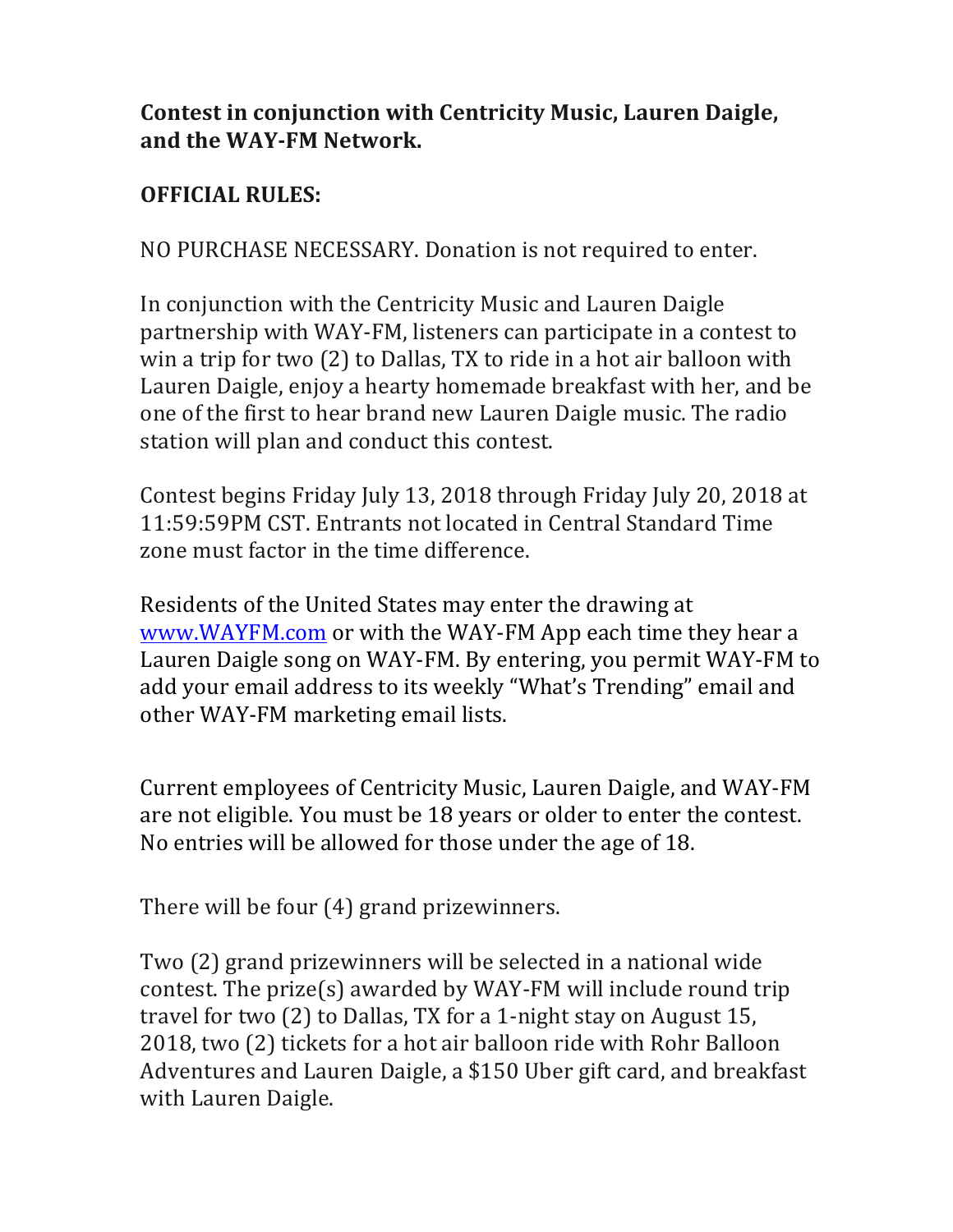Two (2) grand prizewinners will be selected from the Dallas/ Fort Worth, TX metro area. The prize(s) awarded by WAY-FM will include two (2) tickets for a hot air balloon ride with Rohr Balloon Adventures with Lauren Daigle and breakfast with Lauren Daigle.

The Winning Contestant(s) may bring one  $(1)$  family member or friend on the trip.

Drawing for the prize will be July 2018. This contest is closed to employees of WAY-FM and anyone in conjunction with Centricity Music and Lauren Daigle. The Winning Contestant(s) and guests authorize WAY-FM, Centricity Music, and Lauren Daigle to publish their names and photos in publications of said organizations.

All travel and hotel accommodations will be coordinated through and approved by WAY-FM, Centricity Music, and Lauren Daigle. The Winning Contestant(s) and their travel companion understand that there are inherent risks which are associated with all travel, including international travel, and by accepting the trip, the Winning Contestant(s) and their travel companion waive their right to pursue any and all claims against WAY-FM, Centricity Music, Lauren Daigle, or any of their respective affiliates, officers, directors, employees or agents for damages which may be suffered.

The Winning Contestant(s) further acknowledges that because of the unpredictability of political and meteorological conditions or other circumstances, which may be beyond the control of WAY-FM, Centricity Music, and Lauren Daigle, that the trip may be cancelled, postponed or shortened, with or without advance notice. In such circumstances, the Winning Contestant(s) will not be entitled to a substitute prize or trip, except as is offered by WAY-FM in its sole discretion.

The prizes may not be cashed or exchanged for cash, nor may the prizes be transferred to any other person without the written permission of WAY-FM. By entering this contest, the Winning Contestant $(s)$  agrees to abide by and be bound by these Official Rules.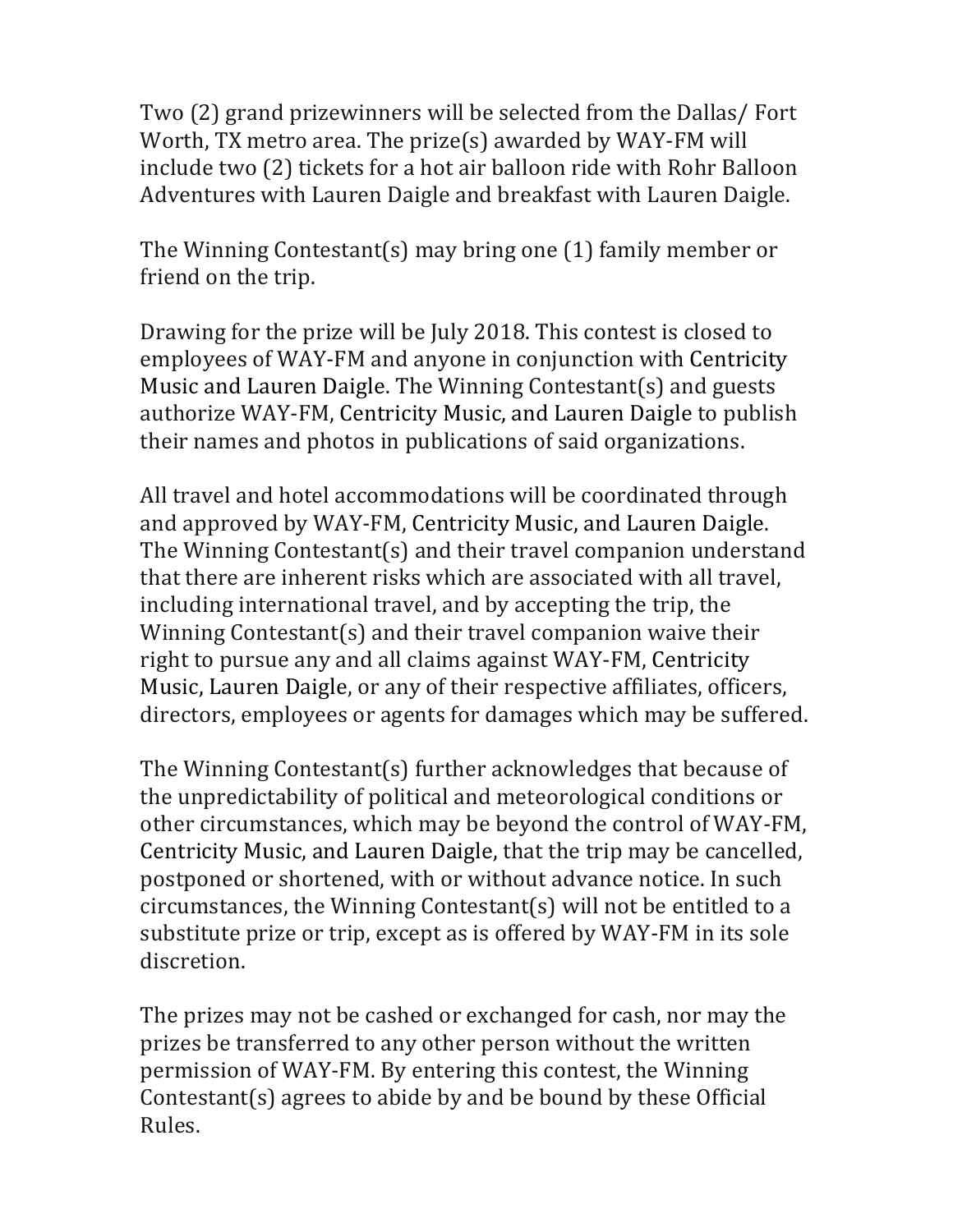WAY-FM, Centricity Music, Lauren Daigle, and their agents have engaged the service of vendors for arranging this trip; and, as a consequence, WAY-FM, Centricity Music, or Lauren Daigle accepts no responsibility for accidents, damages, baggage losses, delays due to strikes, or to faults or defaults of any vendor used for carrying out this trip.

The Winning Contestant(s) acknowledges that all benefits, which are associated with the prizes, may be considered as income or as a benefit under federal, state and local income tax regulations, which will be subject to taxation. The Winning Contestant(s) acknowledges and agrees that it will be the sole responsibility of the Winning Contestant(s) to determine if any tax liability will result from the awarding of the prize to the Winning Contestant(s), what the tax liability will be if any tax liability should exist, and to be responsible for all tax liability that may exist from the awarding of the trip.

Any applicable taxes are the sole responsibility of the Winning Contestant(s) and not that of WAY-FM, Centricity Music, or Lauren Daigle. The Winning Contestant(s) will be required to sign a W-9 form, provided before receiving any prizes valued at over \$300. Any Winning Contestant(s) that receives a prize, or multiple prizes within the calendar year, valued at over \$600 will receive a 1099.

WAY-FM, Centricity Music, and Lauren Daigle reserve the right to substitute a prize of similar value at its sole discretion. WAY-FM, whose decision is final, will decide any questions concerning the rules and the administration of the promotion.

The Winning Contestant(s) agrees to release and hold harmless WAY-FM, Centricity Music, and Lauren Daigle from any loss or liability arising out of participation in this promotion or the acceptance and use of the prize.

By accepting prizes, the Winning Contestant(s) agrees to permit WAY-FM, Centricity Music, and Lauren Daigle to use the Winning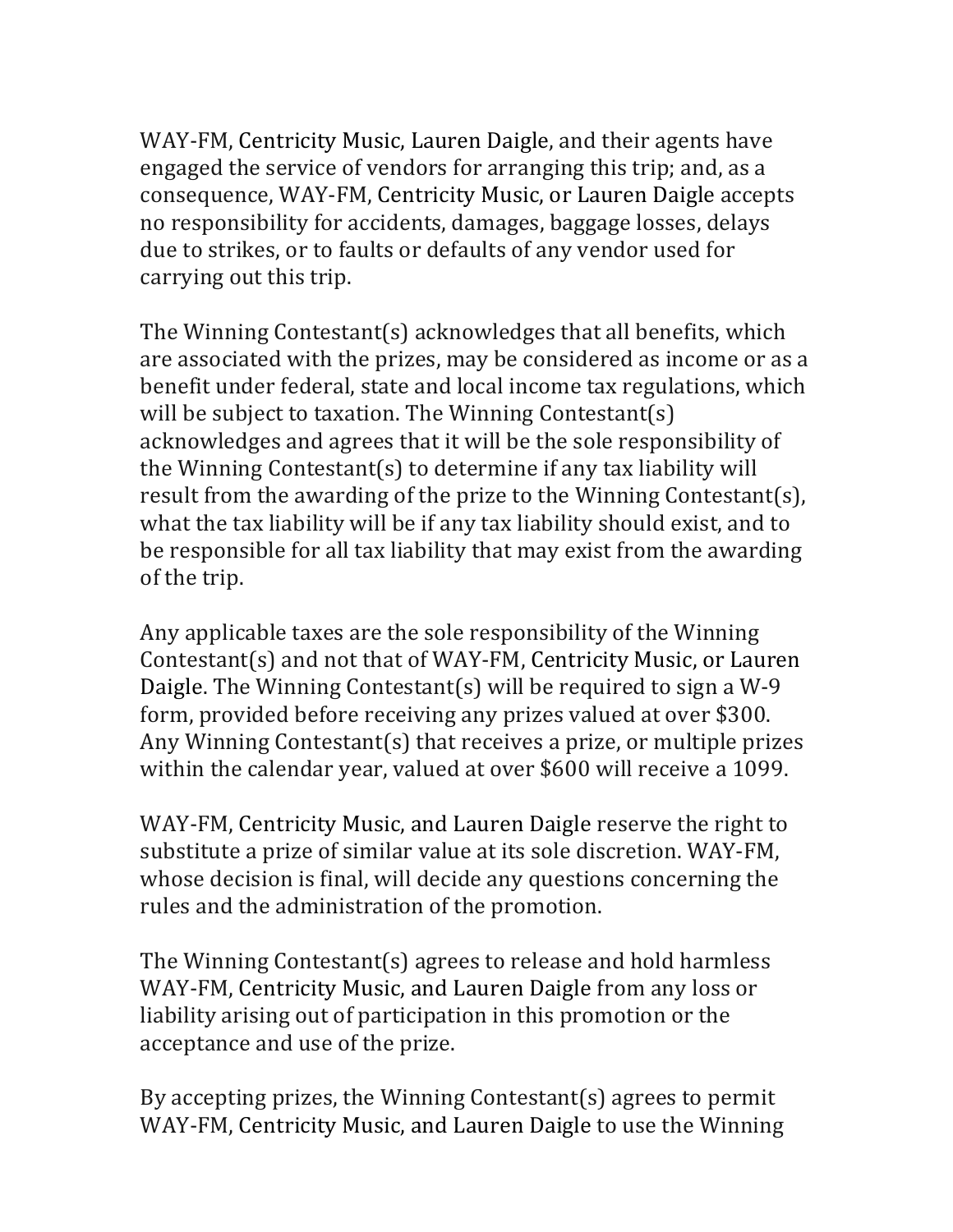Contestant $(s)$ 's biographical information (in addition to the winners' name and photograph or likeness) for promotional and ministry purposes without compensation to the Winning Contestant(s).

WAY-FM, Centricity Music, and Lauren Daigle, without prior notice, may amend these rules at any time. However, all changes will be filed at the local radio station.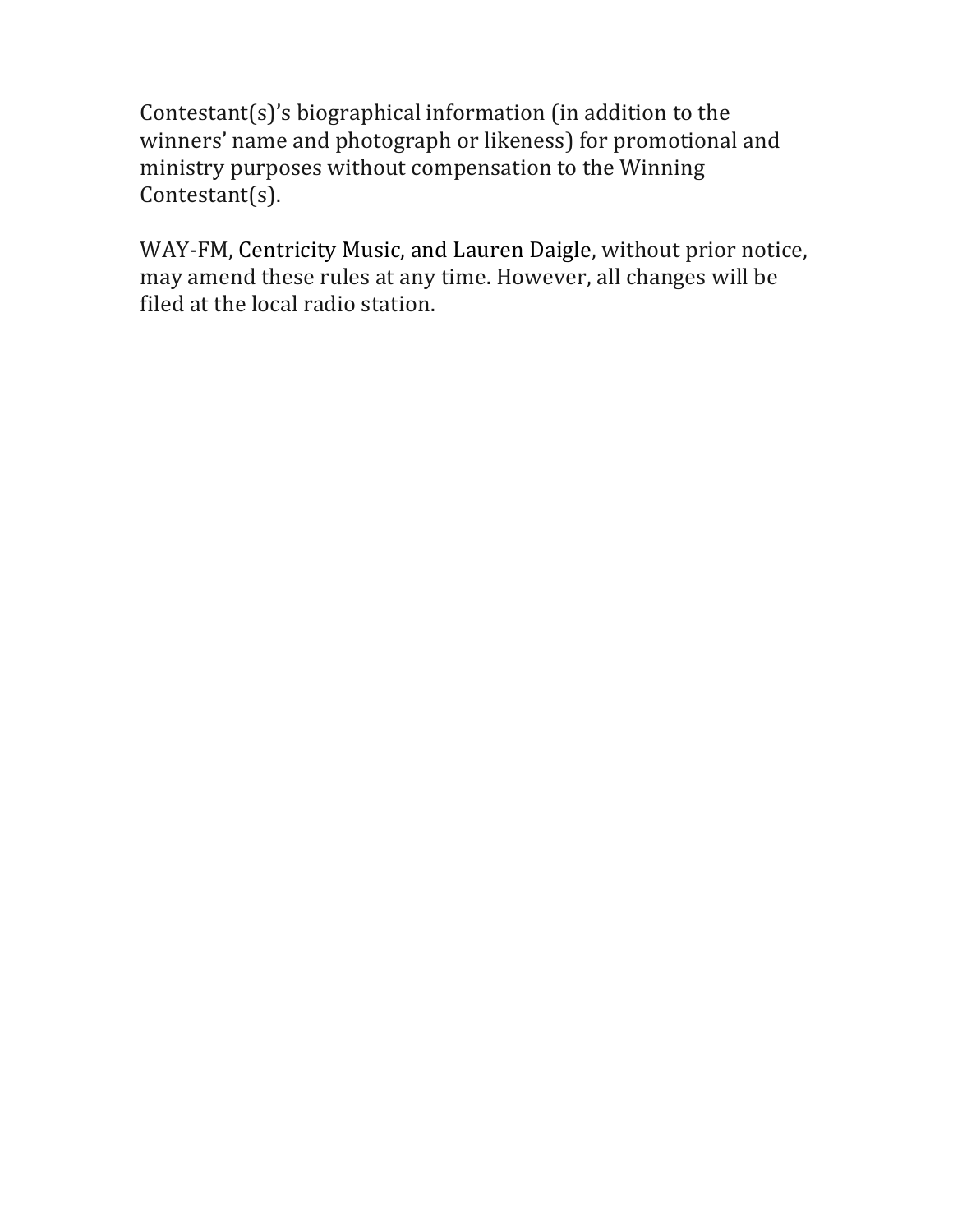## Here are the basic guidelines regarding our contests.

- NO PURCHASE NECESSARY.
- WAY-FM allows one winner per family within a 30 day period.
- Must live in the continental U.S. to win any contests.
- When you pick up your prize, you agree to allow WAY-FM use your name for promotional purposes.
- You must claim your prize within 30 days of announcing the winner.

## **Basic Rules for ANY and ALL Contests Broadcast on WAY-FM. We** reserve the right to make specific rules for each specific contest **as stated above.**

1. NO PURCHASE NECESSARY.

2. All WAY-FM contests are open to all U.S. WAY-FM listeners unless specific age is required by type of contest, participating agency or advertiser or by law.

3. Only one qualifier or winner per family within a 30 day period.

4. WAY-FM contests are open to continental U.S. winners ONLY.

5. Employees of WAY-FM, WAY Media Inc, its agencies, affiliates, sponsors or representatives and their immediate families are ineligible to win any contest. Employees and immediate families of any other media group are ineligible to win any WAY-FM contest.

6. All winners agree to allow WAY-FM to use their name, and/or likeness for promotional purposes without further compensation. All calls coming in to WAY-FM may be recorded and aired on WAY-FM without further approval.

7. Winners may NOT request substitution or other consideration from the originally awarded prize.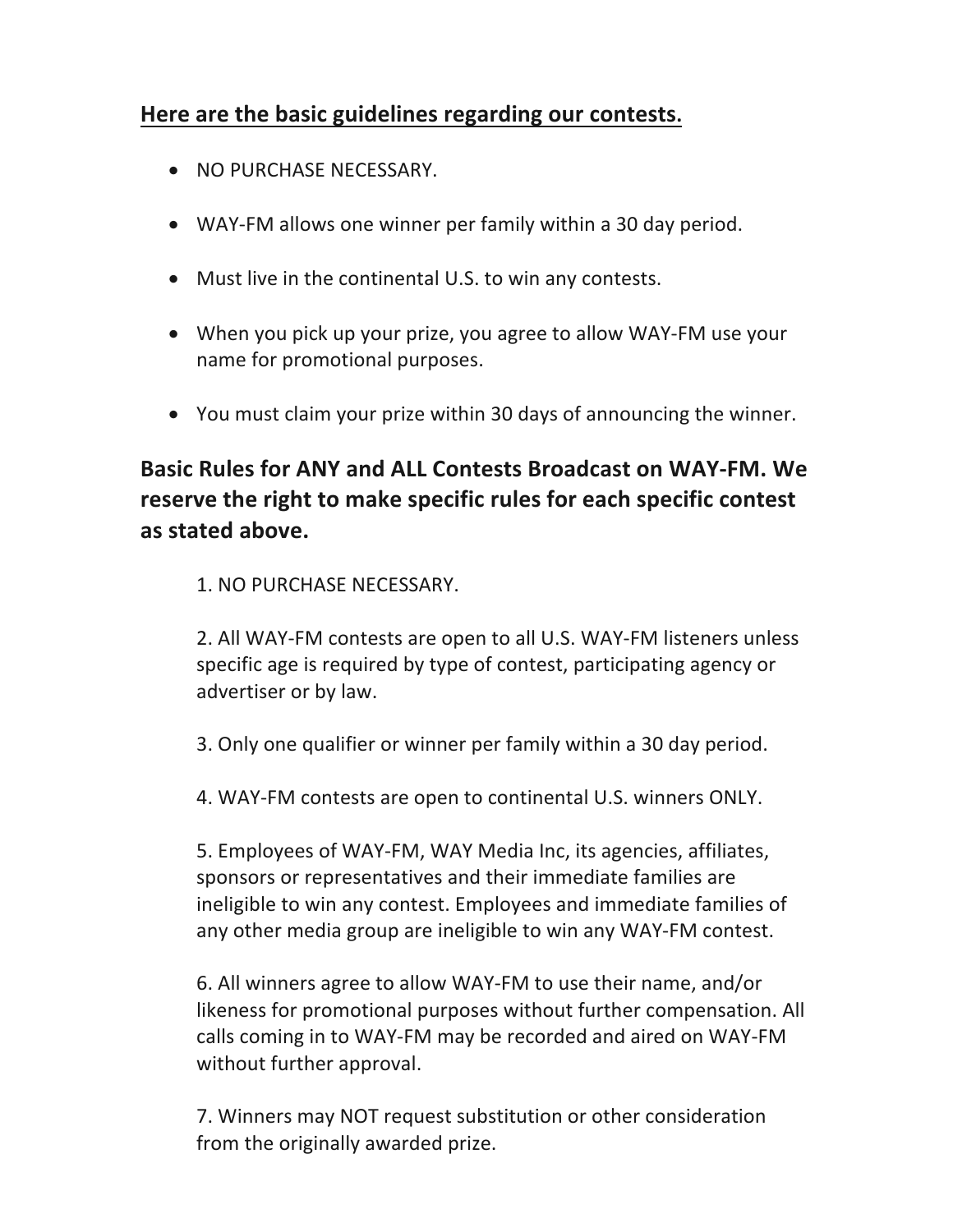8. ALL prizes are non-transferable.

9. All Prizes, unless otherwise specified, must be claimed within thirty days of winning. It is the responsibility of the winner to claim the prize within 30 days.

10. WAY-FM is not responsible for prizes that are picked up or delivered after the date of expiration.

11. All unclaimed prizes will be forfeited. WAY-FM is at liberty to give away any unclaimed prize at the end of the thirty-day period.

12. In the event that a winner chooses not to accept a prize, he or she forfeits all claim to a prize. WAY-FM then has the right, at its discretion, to award that prize to a contest runner-up.

13. WAY-FM reserves the right to revoke prizes if the winner does not meet any or all eligibility requirements, even though an announcement may have been made on the air indicating that person was the winner.

14. Any applicable taxes are the sole responsibility of the winner and not that of WAY-FM. The winner will be required to sign a W9 form, provided before receiving any prizes valued at over \$300. Any winner that receives a prize, or multiple prizes within the calendar year, valued at over \$600 will receive a 1099.

15. WAY-FM will not be responsible, or be held liable for prizes awarded to an event that is canceled due to circumstances beyond our control.

16. The winning contestant further acknowledges that because of the unpredictability of political and meteorological conditions or other circumstances, which may be beyond the control of WAY-FM, prizes may be canceled, postponed or shortened, with or without advance notice. In such circumstances, the winning contestant will not be entitled to a substitute prize or trip, except as is offered by WAY-FM in its sole discretion.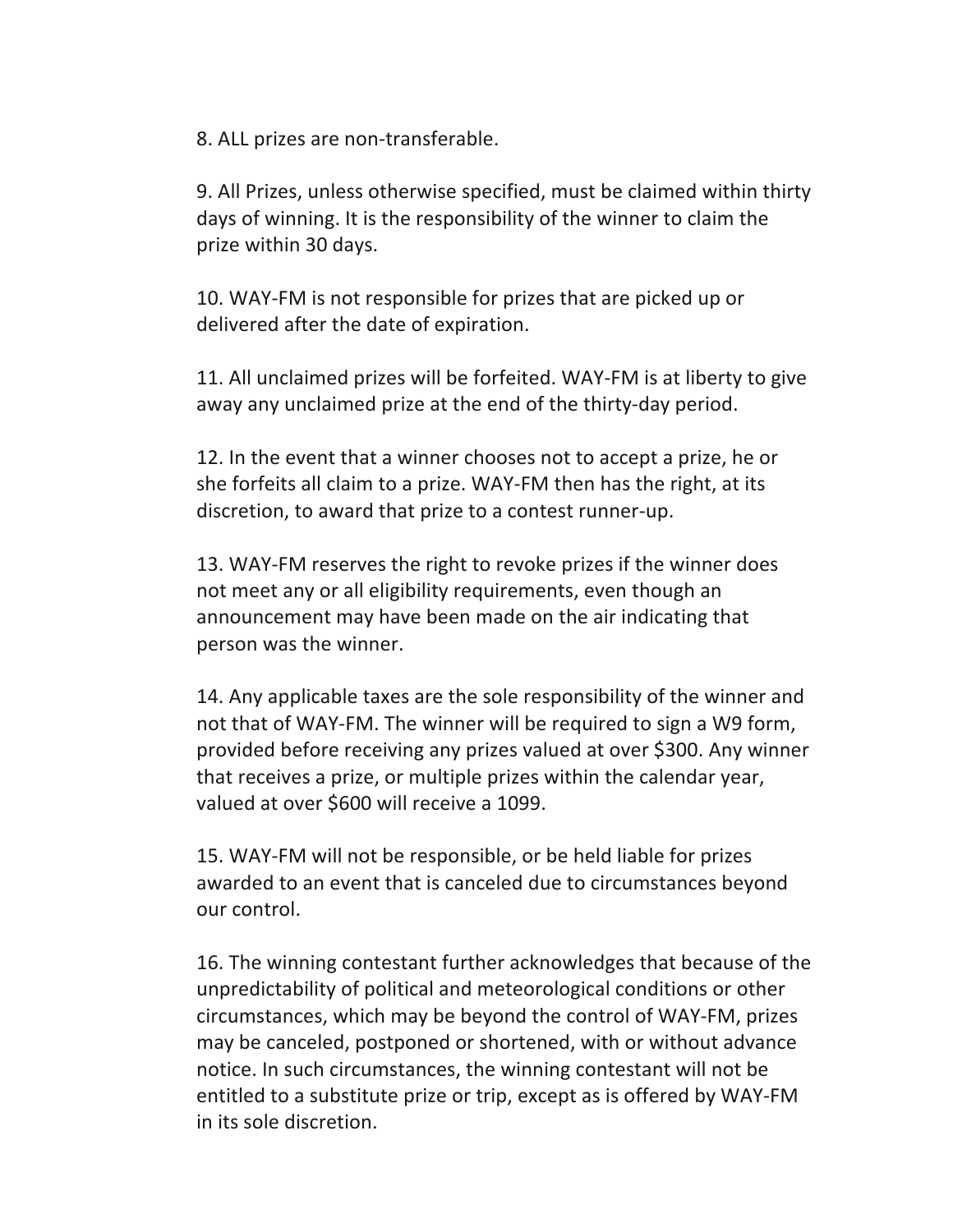17. By participating in the Contest, each entrant agrees to release and hold harmless WAY Media Inc, its agencies, affiliates, sponsors, or representatives from any and all losses, damages, rights, claims, and actions of any kind in connection with the Contest or resulting from acceptance, possession, or use of any prize, including, without limitation, personal injuries, death, and property damage, and claims based on any libel, slander, illegal competition or trade practice, violation of rights of privacy, infringement of copyrights or other rights of third parties.

18. All contest entries become the property of WAY-FM. WAY-FM may withhold any or all contest entry materials, for any reason, station management deems crucial to the completion of the contest, or for reasons relating to publicity and/or advertising.

19. Unless otherwise stated, multiple entries by the same person will be discarded and may be deemed cause for disqualification.

20. WAY-FM contests are usually conducted by having person(s) call in to the studio on-air line, enter on WAY-FM website, enter through the mail or sign up at the WAY-FM Booth at community events.

21. WAY-FM is not responsible for problems occurring within the telephone system which either inhibit or increase the chances of winning a phone-in contest. In the event two or more phones lines are "tied together" during a phone in contest, the entire call and all callers "tied together" will be disqualified and another caller will be taken. WAY-FM cannot award duplicate prizes to all parties in a "tied together" situation. In case of telephone line malfunctions, the decision of WAY-FM will be final.

22. In the event of a tie, two prizes will NOT be awarded. A tie will be broken by random drawing from among the tied, qualified entries. The drawing will be conducted by WAY-FM, and the results of the drawing are final.

23. With respect to any disputes regarding contests, the decision of WAY-FM is final.

24. Entry of any WAY-FM promotion on Facebook assumes the